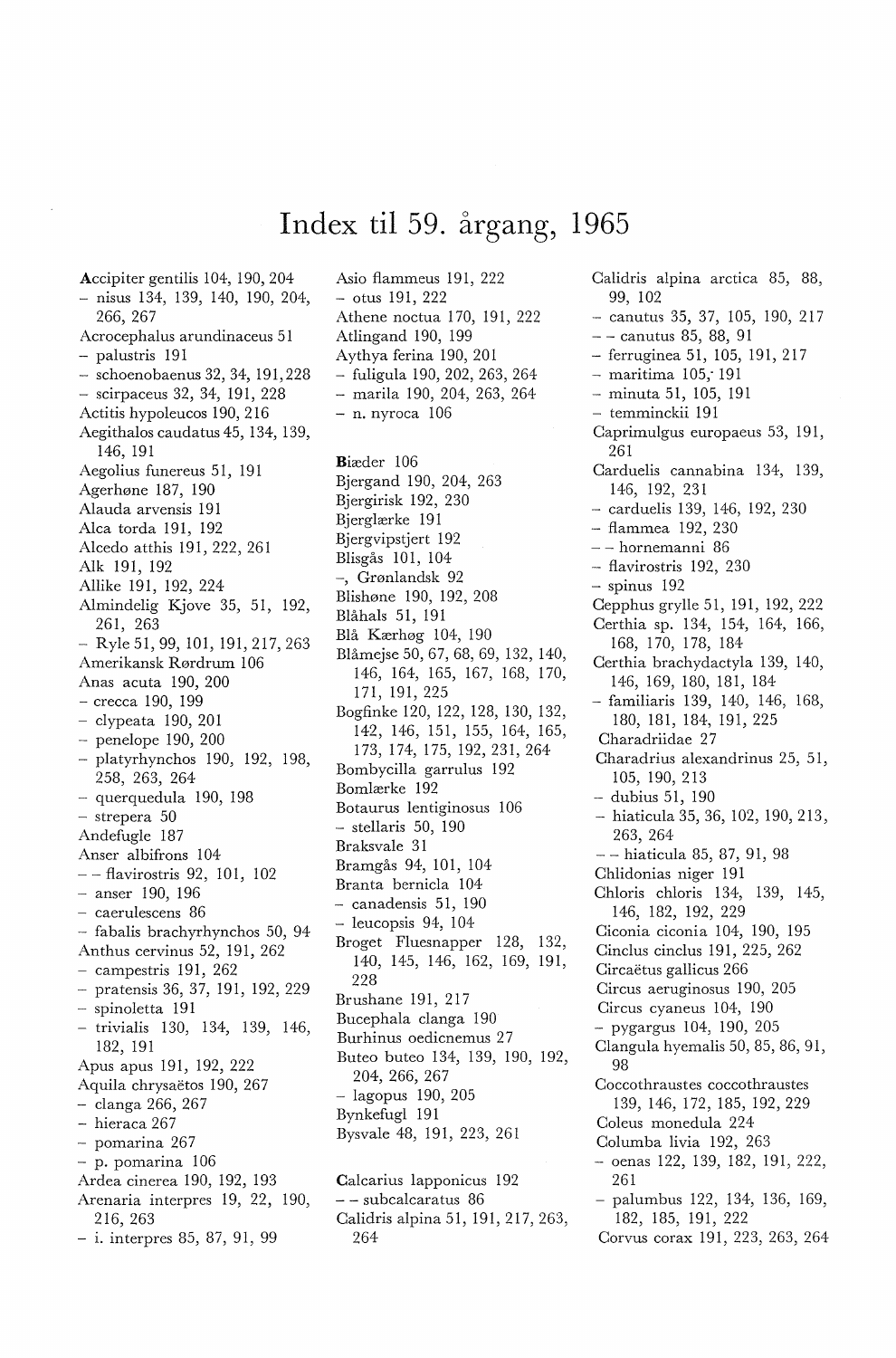Corvus corone 122, 134, 139, 191, 192, 223  $-$  - corone 261  $-$  frugilegus 191, 223 - monedula 191, 192 Coturnix coturnix 46 Crex crex 46 Crocethia alba 35, 37, 85, 88, 91, 105, 263, 264 Cuculus canorus 191, 261 Cursorius c. cursor 106 Cygnus columbianus bewickii 104, 195 - cygnus 104, 190, 195 olor 190, 196 Delichon urbica 48, 191, 223,261 Dendrocopos major 67, 139, 140, 146, 154, 170, 181, 185, 191, 222 minor 51, 191 Digesmutte 262 Digesvale 191, 223 Dobbeltbekkasin 31, 54, 105, 190, 192, 216 Dompap 51, 146, 192, 231 Drosler 142 Drosselrørsanger 51 Dryocopus martius 265, 266 Duehøg 104, 190, 204 Dværgfalk 190 Dværgmåge 51, 52, 261 Dværgryle 51, 105, 191 Dværgterne 191, 221 Ederfugl 190, 203 Emberiza calandra 192 - citrinella 120, 134, 139, 146, 164, 182, 183, 185, 192, 232 - hortulana 53, 192, 262 - rustica 49 - schoeniclus 49, 50, 53, 192, 232 Engpiber 36, 191, 192, 229 Engsnarre 46 Enkeltbekkasin 190, 216 Eremophila alpestris 191 Erithacus rubecula 120, 134, 139, 146, 164, 166, 171, 183, 185, 191, 192, 227, 263, 264

Falco columbarius 190 - peregrinus 36, 105 - rusticolus candicans 86, 90, 91 - subbuteo 104 - tinnunculus 190, 205, 266, 267 Fasan 122, 140, 142, 147, 159, 169, 187, 190

Erythrina erythrina 53

Ficedula hypoleuca 191, 229 Fiskehejre 193 Fiskeørn 104, 266 Fjeldrype, Nordgrønlandsk 85, 87 Fjordterne 191, 220 Flamingo 50 Fluesnappere 130 Fratercula arctica 192, 234 Fringilla coelebs 120, 134, 139, 146, 164, 165, 166, 183, 184, 185, 192, 231, 264 - montifringilla 192, 231 Fuglekonge 132, 142, 146, 158, 169, 191, 228 Fulica atra 190, 192, 208 Fulmarus glacialis 50, 190, 192, 193, 232  $-$  - glacialis 86, 98

Galerida cristata 191 Gallinago gallinago 27, 54, 105, 190, 192, 216 Gallinula chloropus 190, 206  $-$ media $\,53$ Garrulus glandarius 134, 139, 191, 224 Gavia sp. 53 Gavia stellata 85, 86, 91, 102 - - stellata 98 Gelochelidon nilotica 20, 27, 51, 191, 220 Glareola pratincola 27 Gransanger 120, 132, 146, 151, 158, 167, 172, 191, 262 Gravand 190, 197 Grus grus 52, 105, 190 Græshoppesanger 53, 191, 262 Grønbenet Rørhøne 190, 206 Grønirisk 145, 146, 192, 229 Grønsisken 192 Grønspætte 48, 51, 170, 191, 261 Gråand 190, 192, 198, 258, 263 Grå Fluesnapper 124, 128, 132, 133, 136, 140, 146, 169, 191, 228 Grågås 190, 196 Gråmejse 67, 68 Gråmåge 54, 55, 56, 86, 89 Gråsisken 192, 230 Gråspurv 192, 229, 263 Gråstrubet Lappedykker 190 Gulbug 146, 172, 174, 191, 228 Gulspurv 120, 128, 130, 132, 145, 146, 151, 155, 164, 173, 174, 192, 232 Gul Vipstjert 192, 229, 262

Gærdesanger 146, 172, 191, 263

171, 172, 173, 191, 192, 225 Gæs 187 Gøg 191, 261 Haematopodidae 27 Haematopus ostralegus 190, 192, 209, 233, 263, 264 - bachmani 5, 18, 23, 26  $-$  - ostralegus 1, 105 Halemejse 43, 45, 146, 191 Haliaetus al bicilla 104 Havesanger 120, 128, 132, 146, 151, 164, 167, 172, 174, 191, 228 Havlit 50, 85, 86, 91, 98 Havterne 21, 86, 89, 90, 91, 98, 101, 191, 192, 220, 234 Havørn 104 Hedehøg 104, 190, 205 Hedelærke 191, 261 Hejre 190, 192 Hippolais 172 Hippolais icterina 134, 139, 146, 191, 228 Hirundo daurica 48 - rustica 48, 191, 223, 261 Hjejle 105, 190, 213, 235, 244 Hortulan 53, 192, 262 Huldue 122, 140, 147, 148, 169, 191, 222, 261 Husrødstjert 191, 227, 262 Husskade 191, 224 Hvepsevåge 190, 204 Hvidbrystet Præstekrave 25, 51, 105, 190, 213 Hvidklire 190, 215 Hvidsisken, Grønlandsk 86 Hvid Stork 104 Hvidvinget Korsnæb 51 - Måge 35, 36, 54, 55, 56, 85 Hvid Vipstjert 36, 37, 51, 192, 229, 262 Hvidøjet And 106 Hvinand 190 Hydrobates pelagicus 192, 232 Hydroprogne tschegrava 261

Gærdesmutte 128, 130, 131, 132, 134, 142, 146, 155, 164, 170,

- Hættemåge 20, 36, 37, 49, 191, 192, 220, 234, 263 Høgesanger 53, 191, 262
- Hønsefugle 112

Isfugl 191, 222, 261 Islandsk Ryle 35, 37, 85, 88, 91, 105, 190, 217 Ismåge 85, 89, 91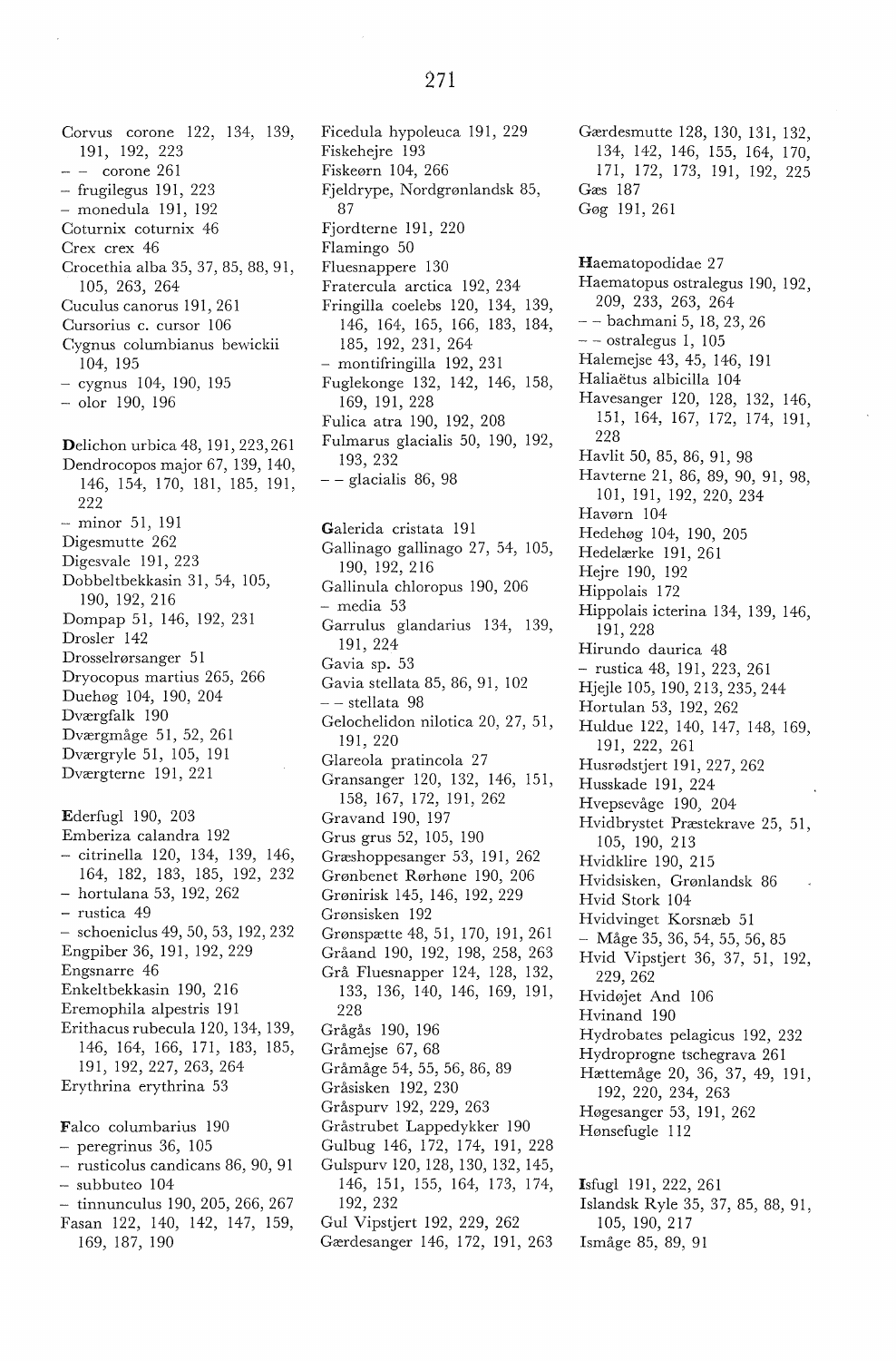272

Jagtfalk, Grønlandsk 86, 90, 91 Jernspurv 120, 132, 136, 146, 159, 191, 229 Jynx torquilla 191, 223, 261 Kanadagås 51, 190 Karmindompap 53 Kejserørn 267 Kirkeugle 170, 191, 222 Klippedue 192, 263 Klyde 26, 191, 218 Knarand 50 Knopsvane 112, 190, 196 Knortegås 104 Kongeederfugl85,86,87,97, 101 Kongeørn 190, 267 Korsnæb 112 Kortnæbbet Gås 50, 94 - Lomvie 99 Korttået Træløber 140, 146, 168 Krage 122, 134, 140, 142, 147, 148, 191, 192, 223 Krikand 190, 199 Krumnæbbet Ryle 51, 105, 191, 217 Kvækerfinke 192, 231 Kærløber 51, 191, 261 Kærnebider 146, 172, 192, 229 Kærsanger 191 Lagopus mutus captus 85, 87, 91 Landsvale 191, 223, 261 Lanius collurio 192, 229 - excubitor 192 - senator 52 Laplandsværling 192 -, Grønlandsk 86 Larus argentatus 27, 35, 37, 54, 55, 191, 192, 219 - - smithsonianus 36, 37 - canus 191, 219 - fuscus 55, 191, 192, 218, 233 glaucoides 35, 54, 55, 56 - hyperboreus 54, 55 - marinus 55, 188, 191, 192, 218 - melanocephalus 49 - minutus 51, 52, 261 - ridibundus 20, 36, 37, 49, 191, 192, 220, 234, 263, 264 Lille Flagspætte 51, 191 - Fluesnapper 53, 191, 262  $-$  Kjove 35 - -, Amerikansk 85, 89 - Kobbersneppe 190, 214 - Korsnæb 51, 192 - Lappedykker 50, 190, 193 - Præstekrave 51, 190

Lille Regnspove 190, 214 - Skallesluger 104, 190 Skrigeørn 106, 267 - Stormsvale 192, 232 Limicola falcinellus 51, 191, 261 Limnocryptes minimus 190, 216 Limosa lapponica 190, 214 limosa 5, 24, 105, 190, 214 Locustella luscinioides 46, 47 naevia 53, 191, 262 Lommer 53 Lomvie 192, 234 Loxia curvirostra 51, 192 leucoptera 51 - pytyopsittacus 192 Lullula arborea 191, 261 Lunde 192, 234 Luscinia luscinia 191, 262 Luscinia svecica 51, 191 Lusciniola melanopogon 32 -- melanopogon 34  $--$  mimica  $34$ Lærkefalk 104 Løvsanger 120, 132, 146, 151, 164, 167, 172, 174, 175, 191, 228 Låddenbenet Musvåge 190, 205 Mallemuk 50, 86, 98, 190, 192,

193, 232 Markpiber 192, 262 Megacephalon 79 Megapodidae 74, 84 Mejser 120, 123, 128, 130, 131, 162, 167, 169, 170, 174 Melanitta nigra 263, 264 Mellemkjove 35 Mergus albellus 104, 190 - merganser 190, 204 serrator 190, 192, 204, 263, 264 Merops apiaster 106 Milvus milvus 104· Misteldrossel 190 Morus bassanus 35, 36, 53, 192, 233 Mosehornugle 191, 222 Motacilla alba 36, 37, 51, 192, 229, 262 - cinerea 192 - flava 192, 229, 262 Mudderklire 190, 216 Munk 120, 132, 136, 146, 151, 164, 167, 172, 174, 191 Mursejler 191, 192, 222 Muscicapa hypoleuca 128, 134, 139, 146, 180, 181 parva 53, 262

Muscicapa striata 124, 139, 146, 178, 179, 180, 191, 228 Musvit 66, 67, 68, 69, 72, 121, 122, 123, 132, 140, 146, 164, 165, 167, 168, 170, 171, 191, 224 Musvåge 134, 140, 142, 169, 190, 192, 204, 266 Måger 17, 112, 123 Natravn 53, 191, 261 Nattergal 191, 262 Natugle 122, 134, 140, 147, 148, 170, 172, 191, 222, 264 Netta rufina 38, 50, 188, 190, 201 Nucifraga caryocatactes 224 - c. caryocatactes 264, 265 Numenius arquata 20, 190, 213 - - arquata 235 - - orientalis 236 - phaeopus 190, 214 Nyctea scandiaca 86 Nøddekrige 224, 264, 265 Oceanodroma leucorrhoa 190, 192, 233 Odinshane 85, 88 Oenanthe oenanthe 36, 191, 192, 227, 262 Oriolus oriolus 51, 53, 128, 134, 139, 146, 170, 185, 262 Pandion haliaetus 104, 266 Pagophila eburnea 86, 89 Parus 167, 170, 184 Parus ater 191, 225  $-$  - ater 65 caeruleus 50, 67, 132, 134, 139, 146, 154, 164, 166, 168, 183, 184, 191, 225 - cristatus 69, 191, 225 major 66, 121, 122, 134, 139, 146, 154, 164, 166, 168, 177, 183, 184, 185, 191, 224 - palustris 67, 134, 139, 140, 146, 154, 168, 184, 191, 225, 261 Passer montanus 36, 37, 66, 122, 134, 139, 173, 181, 182, 183, 185, 191, 229 - domesticus 192, 229, ·263 Perdix perdix 190 Pernis apivorus 190, 204 Perleugle 51, 191 Phalacrocorax aristotelis 192,233 - carbo 193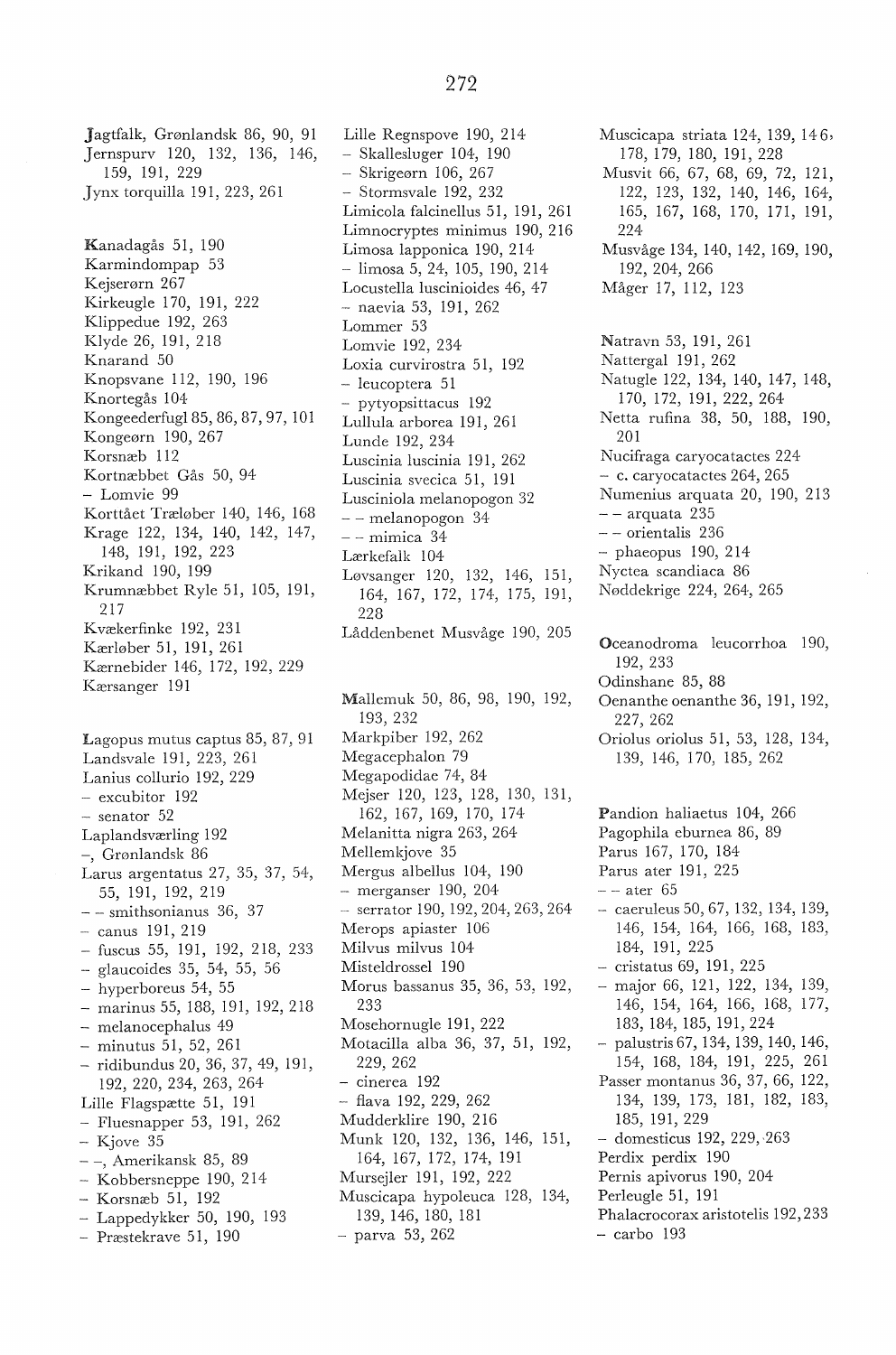Phalaropus fulicarius 85, 88, 91 lobatus 85, 88, 91 Phasianus colchicus 122, 134, 139, 181, 190 Philomachus pugnax 191, 217 Phoenicopterus ruber 50 Phoenicurus ochruros 191, 227, 262 Phoenicurus phoenicurus 120, 134, 139, 146, 154, 177, 181, 191, 227 Phylloscopus 128, 167, 172, 184 - collybita 120, 134, 139, 146, 164, 166, 182, 184, 191, 262 sibilatrix 120, 139, 146, 177, 182, 184, 191 - trochilus 120, 134, 139, 146, 164, 166, 183, 184, 191, 228 Pibeand 190, 200 Pibesvane 104, 195 Pica pica 191, 224 Picoides t. tridactylus 106 Picus viridis 48, 51, 170, 191, 261 Pileværling 49 Pirol 51, 53, 128, 130, 146, 155, 170, 262 Platalea leucorodia 50 Plectrophenax nivalis 36, 103, 192, 232, 262  $-$  - nivalis 86, 90, 91, 101 Plettet Rørvagtel 105, 190, 205 Plotus alle 36 Pluvialis apricaria 105, 190, 213, 244 Podiceps cristatus 190, 193 - griseigena 190 - nigricollis 190, 193 ruficollis 50, 190, 193 Porzana porzana 105, 190, 205 Prunellamodularis 120, 134, 139, 146, 164, 180, 191, 229 Pungmejse 41, 50 Puffinus griseus 106 - puffinus 192, 232 Pyrrhula pyrrhula 51, 134, 139, 146, 192, 231 Rallus aquaticus 105, 190, 205 Ravn 191, 223, 263 Recurvirostra avosetta 5, 26, 191, 218 Regulus regulus 132, 134, 139, 146, 164, 180, 182, 191, 228

- Remiz pendulinus 41, 50 Ride 36, 51, 53, 98, 191, 192, 220
- Ringdrossel 191, 226, 262

Ringdue 122, 140, 142, 147, 148, 151, 155, 159, 169, 191, 222 Riparia riparia 191, 223 Rissa tridactyla 36, 51, 53, 191, 192, 220 -- tridactyla 98 Rovterne 261 Rustand 106 Rødben 190, 214, 237, 263, 264 Rød Glente 104 Rødhals 120, 127, 130, 131, 132, 142, 146, 151, 155, 164, 171, 172, 175, 192, 227, 263 Rødhovedet And 38, 50, 188, 190, 201 - Tornskade 52 Rødrygget Svale 48 - Tornskade 192, 229 Rødstjert 120, 121, 122, 128, 130, 140, 145, 146, 151, 162, 191, 227 Rødstrubet Lom 85, 86, 98, 101 Rødstrubet Piber 52, 191, 262 Rørdrum 50, 190 Rørhøg 190, 205 Rørsanger 32, 191, 228 Rørspurv 49, 50, 53, 192, 232

Råge 191, 223

Sabinemåge 86, 89 Sandløber 35, 85, 88, 105, 263 Sandterne 51, 191, 220 Sangdrossel 120, 123, 128, 129, 130, 131, 132, 146, 151, 155, 159, 164, 165, 167, 173, 191, 225, 264 Sangere 142, 167, 170 Sanglærke 191 Sangsvane 104, 190, 195 Savisanger 46 Saxicola rubetra 191 - torquata 191 Schiølers Ryle 85, 88 Scolopax rusticola 49, 105, 190, 192, 217 Sildemåge 55, 191, 192, 218, 233 Silkehale 192 Siphia parva 191 Sitta europaea 33, 67, 134, 139, 140, 146, 164, 166, 170, 184, 191, 225 Sivsanger 32, 33, 34, 191, 228 Sjagger 36, 191, 225 Skarv 112, 193 Skeand 190, 201 Skestork 50 Skovhornugle 191, 222

Skovpiber 130, 146, 151, 158, 175, 192 Skovsanger 120, 121, 122, 128, 131, 132, 146, 155, 167, 172, 191 Skovskade 134, 140, 142, 147, 155, 169, 191, 224 Skovsneppe 49, 105, 190, 192, 217 Skovspurv 36, 66, 67, 122, 140, 147, 162, 173, 192, 229 Skråpe 192, 232 Skærpiber 192 Slangeørn 266 Slørugle 191, 222 Snegås 86 Snespurv 36, 86, 90, 101, 102, 192, 232, 262 Sneugle 86 Sodfarvet Skråpe 106 Solsort 32, 86, 90, 103, 120, 122, 123, 124, 127, 128, 129, 130, 131, 132, 133, 146, 151, 155, 159, 164, 165, 166, 167, 173, 174, 175, 191, 192, 226, 263, 264 Somateria mollissima 190, 203 - spectabilis 85, 86, 91, 97, 102 Sortand 263 Sortgrå Ryle 105, 191 Sorthalset Lappedykker 190, 193 Sorthovedet Måge 49 Sortklire 190, 214 Sortkrage 261 Sortmejse 43, 45, 65, 68, 69, 191, 225 Sortspætte 265 Sortstrubet Bynkefugl 191 Sortterne 191 Spidsand 190, 200 Splitterne 191, 221 Spurvehøg 140, 142, 159, 204, 190, 266 Spætmejse 33, 67, 140, 146, 170, 171, 191, 225 Squatarola squatarola 190, 213 Stenpikker 36, 191, 192, 227 Stenvender 85, 87, 88, 99, 190, 216, 263 Stercorarius longicaudus 35, 37 - - pallescens 85, 89, 91 parasiticus 35, 51, 192, 261, 263 - pomarinus 35 skua 192, 233, 263, 264 Sterna albifrons 191, 221 - hirundo 191, 220 - macrura 27